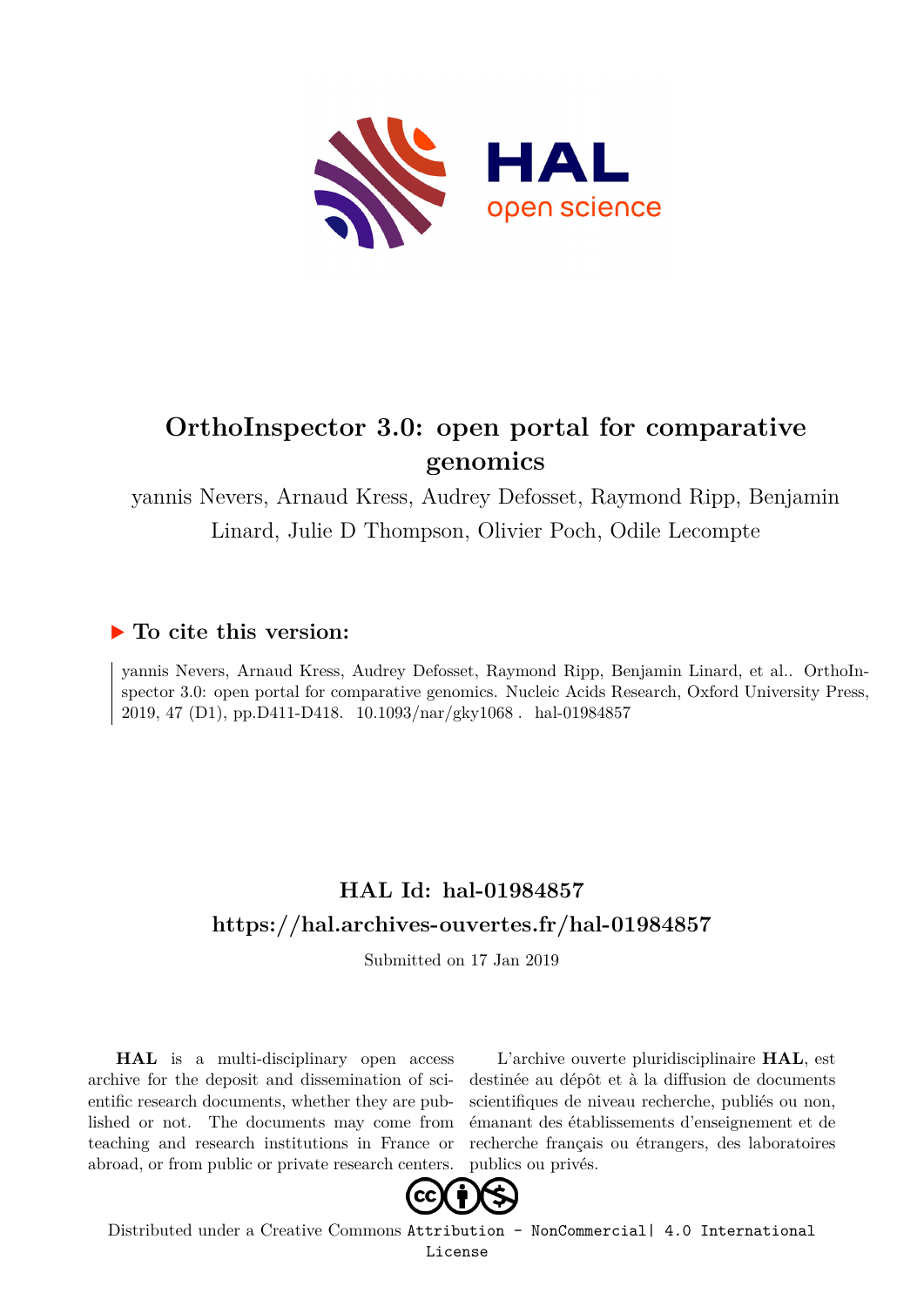## **OrthoInspector 3.0: open portal for comparative genomics**

Yannis Nevers<sup>1</sup>, Arnaud Kress<sup>1</sup>, Audrey Defosset<sup>1</sup>, Raymond Ripp<sup>1</sup>, Benjamin Linard<sup>2,3,4</sup>, Julie D. Thompson<sup>1</sup>, Olivier Poch<sup>1</sup> and Odile Lecompte<sup>1,\*</sup>

<sup>1</sup> Department of Computer Science, ICube, UMR 7357, University of Strasbourg, CNRS, Fédération de Médecine Translationnelle de Strasbourg, Strasbourg, France

<sup>2</sup> LIRMM, Univ Montpellier, CNRS, Montpellier, France

<sup>3</sup> ISEM, Univ Montpellier, CNRS, IRD, EPHE, CIRAD, INRAP, Montpellier, France

<sup>4</sup> AGAP, Univ Montpellier, CIRAD, INRA, Montpellier Supagro, Montpellier, France

\* To whom correspondence should be addressed. Tel: +33 (0)3 68 85 32 96 ; Email: odile.lecompte@unistra.fr

#### **ABSTRACT**

OrthoInspector is one of the leading software suites for orthology relations inference. In this paper, we describe a major redesign of the OrthoInspector online resource along with a significant increase in the number of species: 4753 organisms are now covered across the three domains of life, making OrthoInspector the most exhaustive orthology resource to date in terms of covered cellular species. The new website integrates original data exploration and visualization tools in an ergonomic interface. Distributions of protein orthologs are represented by heatmaps summarizing their evolutionary histories, and proteins with similar profiles can be directly accessed. Two novel tools have been implemented for comparative genomics: a phylogenetic profile search that can be used to find proteins with a specific presence-absence profile and investigate their functions and, inversely, a GO profiling tool aimed at deciphering evolutionary histories of molecular functions, processes or cell components. In addition to the re-designed website, the OrthoInspector resource now provides a REST interface for programmatic access. OrthoInspector 3.0 is available at http://lbgi.fr/orthoinspectorv3.

#### **INTRODUCTION**

Genes descending from a common ancestor, or homologs, are commonly divided into two classes: orthologs, that are derived from a speciation event, and paralogs, that are derived from a duplication event (1). According to the ortholog conjecture (2), which has been debated recently but still holds (3, 4), orthologs generally conserve the same function in distinct species while paralogs can evolve different or specialized functions. Furthermore, a discrimination between outparalogs and inparalogs is needed when studying evolutionary and functional relationships between proteins (5). Outparalogs are produced by a duplication event anterior to a given speciation event, while inparalogs result from a 'recent' duplication, posterior to a speciation event. Thus, inparalogs in one species are assumed to be relatively close to each other and are considered co-orthologs to their counterparts in another species deriving from the considered speciation event.

These notions are key principles in current biology and inferring the true orthologs or co-orthologs of proteins is crucial for comparative genomics and molecular biology. For example, it is essential in the transfer of data from experimental studies between species, thus making it possible to study human health in model organisms. It is also the keystone of phylogenetic profiling, an approach that exploits the presence and absence of protein orthologs across multiple species (6). The method is based on the principle that two proteins that interact or are involved in the same biological process tend to be conserved and lost together (7). Applications of phylogenetic profiling include protein-protein interaction inference and genotype-phenotype correlation as genes associated with a certain phenotypic trait tend to have a profile correlated with that trait's phylogenetic distribution (8) .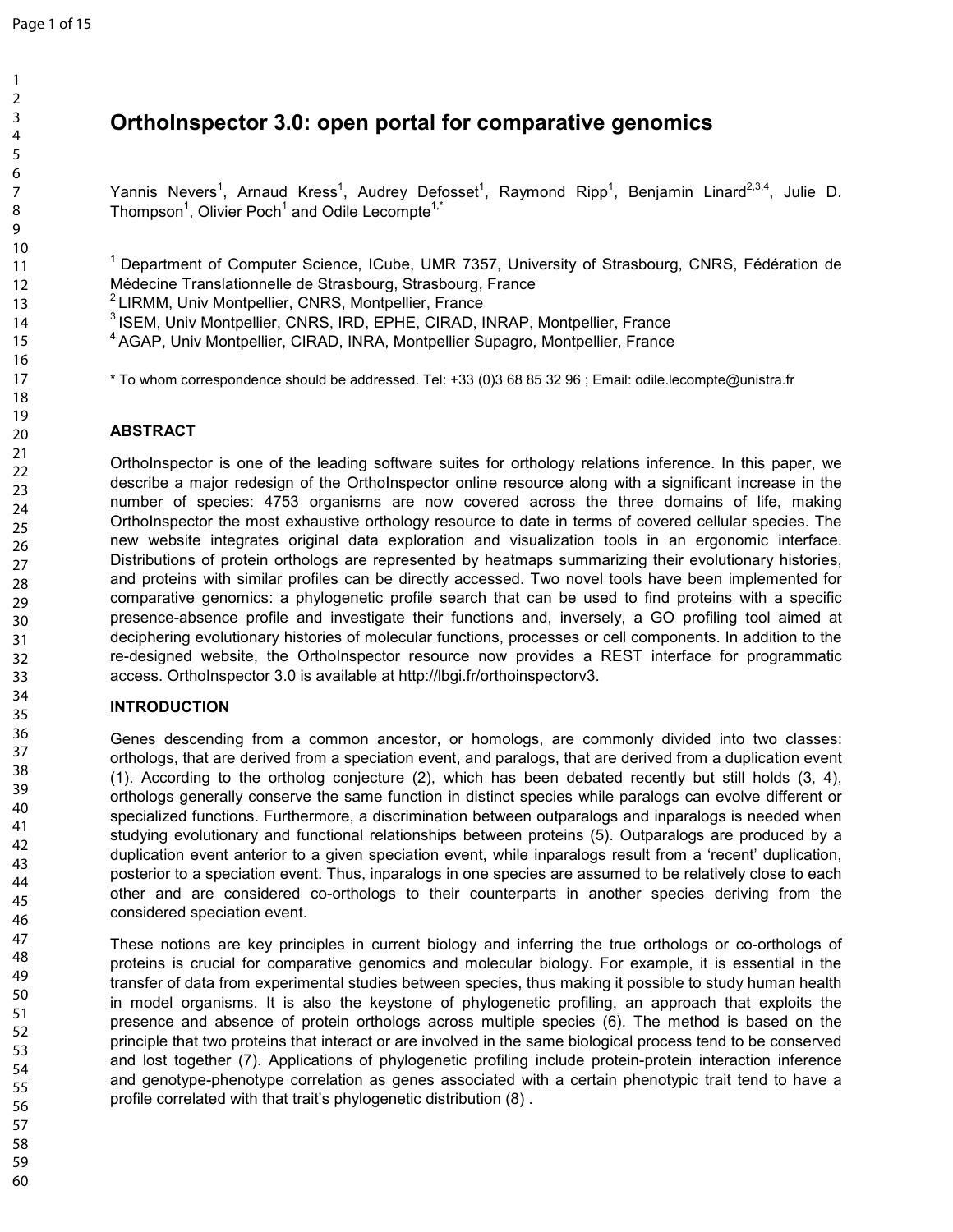More than thirty resources have been developed to address the challenges of orthologous relation inference and community efforts have been directed towards standardization and benchmarking of these resources, in the form of the Quest for Orthologs consortium (9). OrthoInspector (10, 11) was shown to be one of the three most balanced methods of orthology inference in terms of precision and recall in a standardized benchmarking test (12) and performed well in other comparative studies (13). The previous release of OrthoInspector (11) provided two precomputed databases (Prokaryotes and Eukaryotes) that could be queried from its website, however since the last release the number of available annotated genomes has significantly increased and standards for web interfaces have evolved.

Here, we present the third release of OrthoInspector that includes a number of important developments. First, we report a major increase in the number of species represented in the OrthoInspector precomputed databases across the three domains of cellular life, including both in-domain and cross-domain relations, making the OrthoInspector databases the most exhaustive orthology resource to date in terms of covered species. Second, to manage the massive increase of data, the OrthoInspector website has been entirely redesigned to provide a streamlined and intuitive experience for users, including a summary visualization of ortholog distributions and novel tools allowing powerful comparative genomics analyses.

#### **RESULTS**

#### **Improved coverage of the tree of life**

#### *Proteome selection*

When designing the OrthoInspector databases, we focused on providing a broad coverage of the tree of life, with a selection of organisms that are representative of the taxonomic diversity. In order to meet this goal, we used the Uniprot Reference Proteomes (14), which result from an effort to efficiently sample the tree of life and limit redundancy. Incomplete genomes, mispredicted or fragmentary protein sequences constitute an important source of errors in orthology inference. Therefore, we used a combination of filters (see supplementary materials and methods) to exclude proteomes with abnormally small proteome size, a high proportion of small proteins or of proteins that do not start with a methionine.

Starting from the 5443 Reference Proteomes, the quality filtering step resulted in the exclusion of 690 proteomes (13%). The percentages of excluded proteomes were similar across domains: 119 out of 830 eukaryotes (14%), 537 out of the 4400 Bacteria (12%) and 34 out of 213 Archaea (16%). In one case, we privileged the coverage of the tree of life over quality measures and kept the proteome of *Lokiarchaeum sp. GC14\_75* owing to the general interest for representatives of the Asgard group in comparative genomics (15, 16).

#### *Database architecture*

The OrthoInspector 3.0 databases cover 4753 organisms (+144% compared with the previous release): 3863 bacteria (+146%), 711 (+174%) eukaryotes and 179 archaea (+49%) (Figure 1). This is, to our knowledge, the widest coverage available for an orthology inference resource in terms of cellular species.

The database architecture is designed to cover the essential use cases for orthology data. It relies on three main databases, one for each domain of life. Each database provides all the orthologous relations between proteins of each species within the domain. This exhaustive coverage of each domain is suitable for fine grained studies, as it provides a good resolution at low taxonomic levels.

We designed a fourth database to provide orthologous relationships across a wider evolutionary spectrum and specifically, to cover the three domains simultaneously. To facilitate handling and interpretation of these cross-domain comparisons, we defined a subset of significant species that we will refer to as "model species" (see supplementary Table 1). We selected these species according to their importance in the biological field (e.g. model species such as *Mus musculus* or *Caenorhabditis elegans*) and/or to ensure a good taxonomic sampling (Figure 1). This selection corresponds to 317 species: 144 eukaryotes, 142 bacteria and 31 archaea.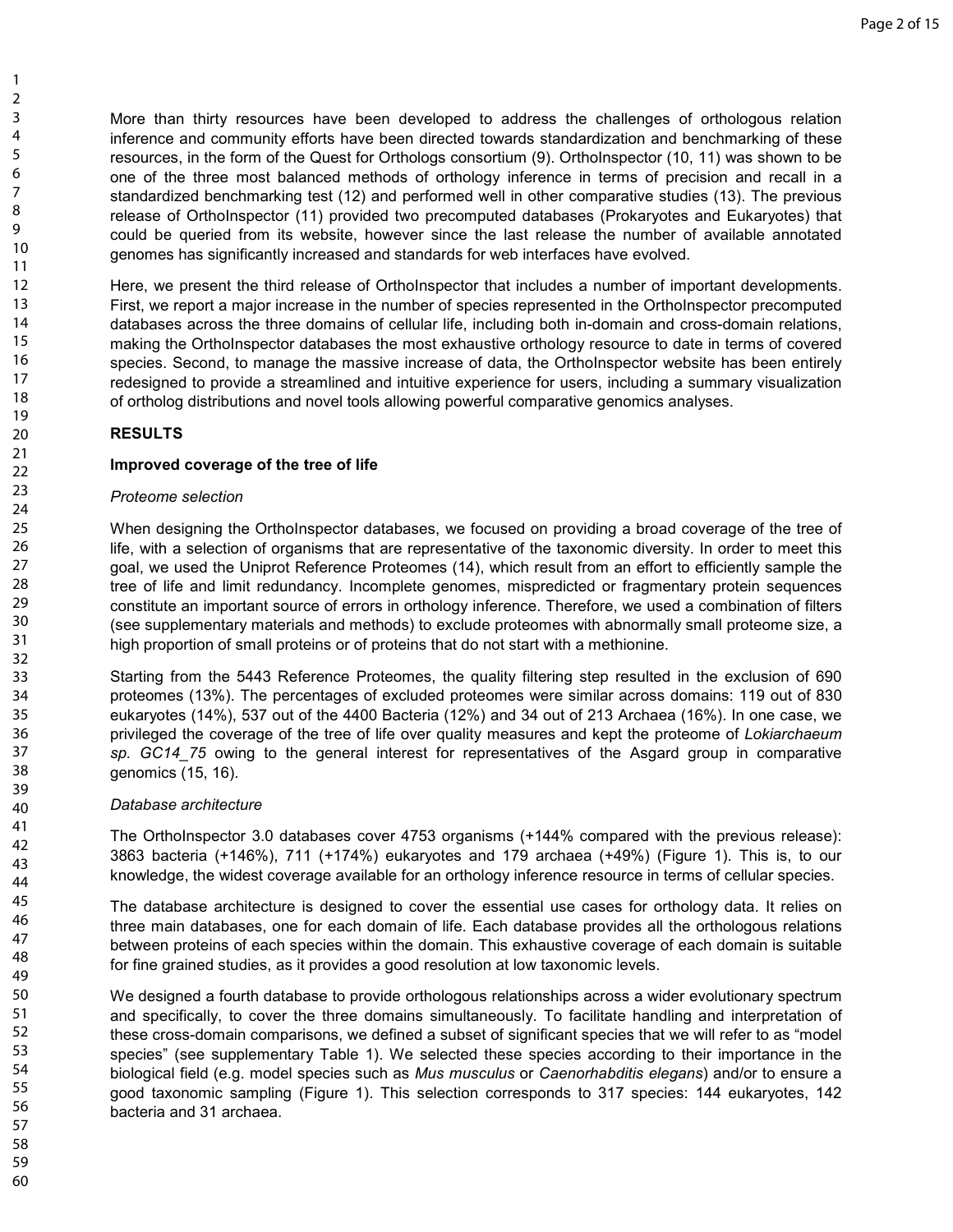OrthoInspector can thus be used to find intra-domain orthologs in a large number of species and to find inter-domain orthologs in fewer, well-studied, species. Users interested in orthology relationships between non-model species from different domains can find them by transitivity, by first finding orthologs in close 'model species'. This original implementation involving the co-existence of databases with different levels of granularity implies that orthologs can be found in all our available species without the huge computational burden a 'full' inference would require.

Complete information about the database content is available in supplementary Table 1 and in the database tab on the website.

#### **A new information design**

To cope with the massive increase in the number of species available in the OrthoInspector databases and the corresponding increase in the number of orthology relationships, we implemented a new website interface providing a smooth navigation in the new datasets.

#### *Access to protein entries*

The OrthoInspector website offers two main ways to access the data: by protein identifier and by sequence similarity searches.

The protein identifier search is accessible from the main page, or anywhere on the site using the navigation bar. The user should define the appropriate database by selecting the domain of life of the query protein. Typing in the search bar triggers autocompletion and dynamically proposes a list of clickable protein entries available in the selected OrthoInspector database. The identifier search currently supports both Uniprot identifiers and Uniprot access numbers.

A sequence similarity search is also available from the OrthoInspector webpage or by selecting 'BLAST search' on the database tab. This launches a BLASTp (17, 18) search against all protein sequences in the OrthoInspector databases. The result is a formatted BLAST output of the 50 best hits along with their corresponding local alignments and links to the corresponding protein pages in OrthoInspector.

#### *Protein page*

The data in OrthoInspector can be explored from protein pages. The protein page header gives a quick summary of the protein (gene name, description, organism). All Gene Ontology (19) terms associated with this protein are displayed in an extendable panel when available, as well as the protein sequence and a schematic view of InterPro (20) domains found in the protein. The protein page is the core section of the website architecture and provides access to orthology relations, taxonomic distribution and proteins with similar distribution (detailed below).

#### *Orthology data*

Orthologous relationships are presented in the 'Orthologs and taxonomic distribution' section of the protein page. A menu allows users to choose display options, depending on their needs:

- **Domain's model organisms**: only orthologs found in the "model organisms" of Eukaryotes, Bacteria or Archaea are shown in this tab. This view is used to find orthologs in popular species and avoids overwhelming the user with superfluous information. The page shown by default should meet the requirements of most users and thus serves as a suitable entry point.
- **Whole domain**: orthologs in all species of the in-domain databases are shown in this tab. This exhaustive view is suitable for an in-depth exploration of intra-domain relationships.
- **Three domains:** orthologs in "model organisms" of the three domains of life are shown in this tab. This view, which provides orthologs across all domains of life, is relevant for broader comparative genomics studies. This tab is only available for proteins belonging to "model organisms".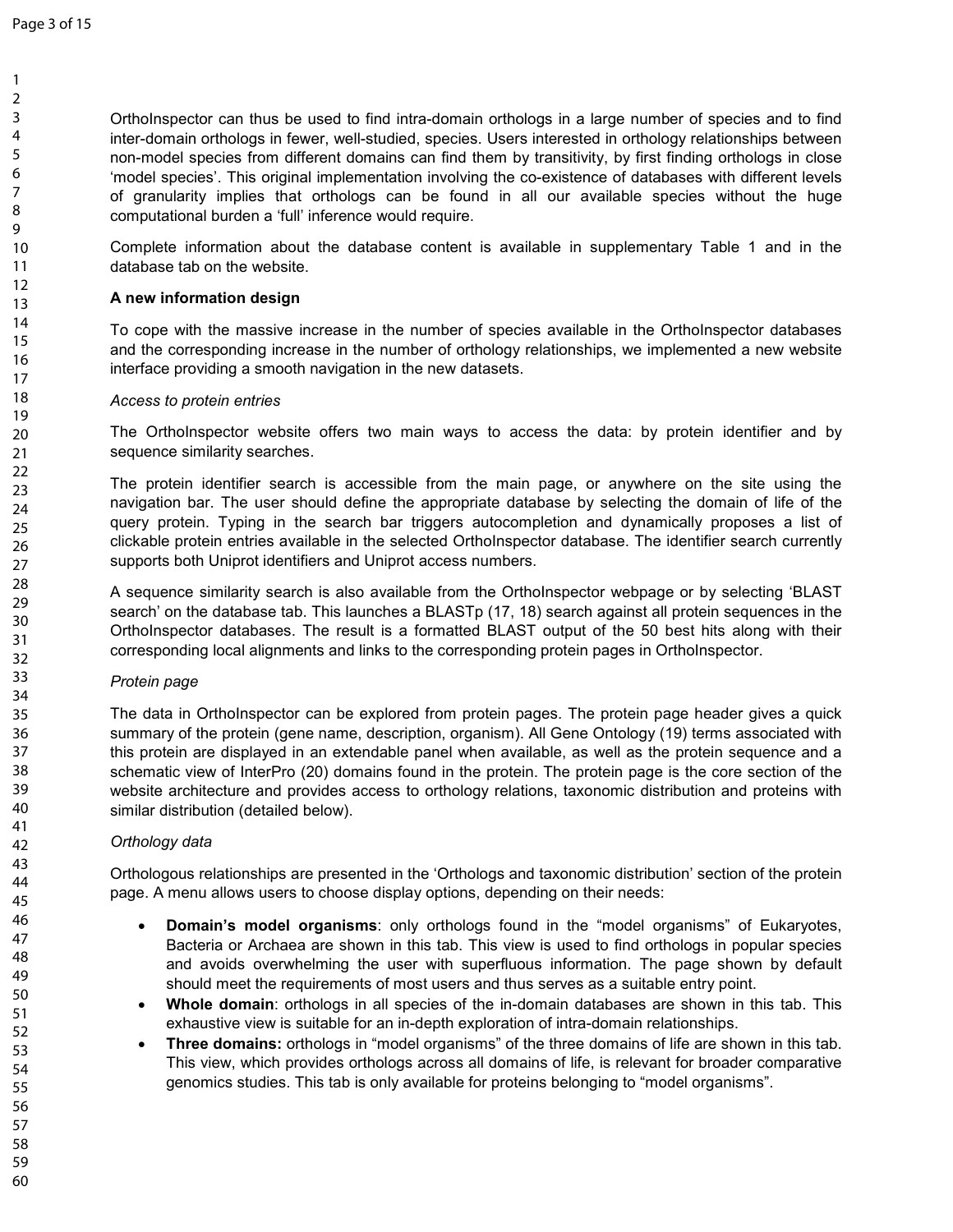All ortholog relations are shown in a table giving basic information: the type of relations (one-to-one, oneto-many, many-to-one, many-to-many), identifiers of all inparalogs (for many-to-\*) and orthologs with links to their respective protein pages on the OrthoInspector and Uniprot web sites, the species name (linking to the NCBI taxonomy) and a summary of the species taxonomy. Additional information about orthologs (protein description and length) can be shown by customizing the output using the columns output button, in the top right corner.

By default, the table is ordered according to the taxonomic distance of the target species from the query species, as inferred from the NCBI taxonomy. Thus, except in the case of unusual evolutionary events, the first orthologs shown will be more closely related to the query protein. In the case of proteins with a large number of orthologs, a search bar allows the user to search specific results by identifier, species name, species taxid or even a specific clade name. For example, if a user is interested in orthologs of a human protein in representatives of the carnivore clade only, typing 'carnivora' on the search bar will achieve this.

#### *Data export*

From the protein page, multiple export options are available. Exports of the table itself are available in numerous formats (Excel, CSV, XML...) *via* the top right corner 'Export' button. User can also retrieve all sequences involved in selected relations (all inparalogs and orthologs) in FASTA format, which could serve as a starting point for further analyses. OrthoInspector also offers the possibility to directly generate a multiple sequence alignment of the query protein and all its orthologs in selected species (and inparalogs, if any) using the latest version of the alignment workflow PipeAlign 2.0 (http://www.lbgi.fr/pipealign) (Kress, in prep).

Finally, on each protein page, the selected orthologous relations can be downloaded in the standardized OrthoXML format, as defined by the Quest for Orthologs consortium (21).

#### *Taxonomic distribution summary*

The orthologs table contains, as seen above, all information about orthology relations. However, making sense of such tables can be a daunting task, especially for proteins involved in many orthology relations. To facilitate knowledge extraction, the OrthoInspector protein page provides a summary view of the ortholog distribution at three levels of granularity: the domain's model organisms, the whole domain and all three domains.

This information appears in a banner above the orthologs table after complete loading and is displayed as a heatmap (see Figure 2) on a single row. Each tile of the heatmap corresponds to a major clade (Figure 1) of the selected domain, defined either from the NCBI taxonomy (22) or in some cases from the consensus in the literature (for example, 'Excavata ' appears in the cross-domains banner and is widely accepted by the community despite not existing as such in the NCBI taxonomy). For each clade, the corresponding tile is colored in green if orthologs are found in all its representatives and red if no orthologs are found, with intermediary states between these two colors if orthologs are found in a subset of representatives. The number of species in which orthologs are found and the total number of species belonging to the clade represented in the OrthoInspector database are both displayed when hovering over the tiles.

The clades on the heatmap are ordered according to the taxonomy: clades close to each other are side by side on the heatmap. The heatmap provides users with preliminary information about the evolutionary history (emergence and losses in major clades) of their protein family at a glance.

The clades displayed in this view depend on the granularity level selected by the user. In the crossdomain view, only high-level clades are indicated ('First level' in Figure 1, Figure 2a), for instance Opisthokonta. The domain of each clade is clearly indicated in the banner, by an indicator above the heatmap and by a color code. Some of the high-level clades are detailed in the 'domain's model organisms' and 'whole domain' views. For instance, Opisthokonta appear as Fungi, Choanoflagellida,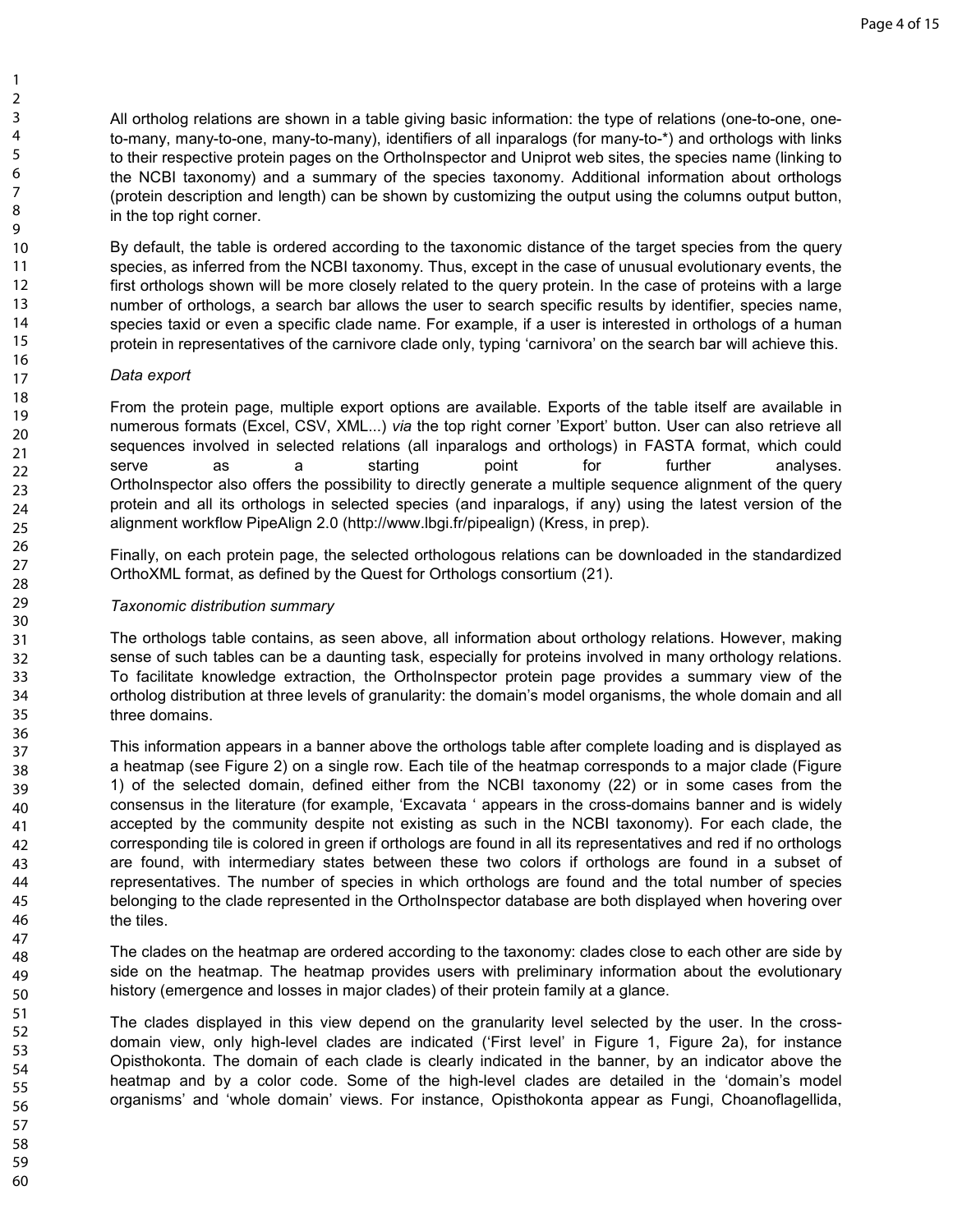Metazoa and Other Opisthokonta ('Second level' in Figure 1, Figure 2b). Additionally, major clades referencing many species can be further divided by clicking on the tile to display subtaxa and show a more nuanced version of the distribution (see 'Third level' in Figure 1, Figure 2c). For instance, 15 phyla or subphyla can be visualized for the Metazoa kingdom (156 species including 47 'model' species). These clickable tiles are identified by a blue frame.

#### *Inparalogs distribution*

Information about presence and absence of orthologs is fundamental when studying the evolutionary histories of proteins, but can miss some evolutionary events, notably duplication events. To address this issue, the taxonomic summary banner also provides a 'See inparalogs' button, that shows all inparalogs of the query protein relative to the considered clade. They are represented by ticks under the heatmap tiles that provide information about the timing of each duplication during the gene's evolutionary history (Figure 2a). For example, an inparalog of a human protein found in relation to all species except Opisthokonts may indicate a duplication of the ancestral gene in the Opisthokonta common ancestor.

Finally, the summary section also includes the list of species in which no orthologs were found.

## **Phylogenetic profiling tools**

The presence and absence of orthologs summarized in the above section can be represented as detailed binary profiles, the phylogenetic profiles.

## *Searching for proteins with similar evolutionary histories*

The OrthoInspector protein page can be used to find other proteins of the same species with similar phylogenetic profiles. This information is available under the 'Proteins with similar distribution' section on the Protein page. The data available in these sections are based on the Jaccard distance between all phylogenetic profiles of proteins in the same species (see supplementary materials and methods). The identifiers of proteins exhibiting a phylogenetic profile distance below 0.4 are shown, along with a short description of their functions and the exact value of the distance. For clarity, only the five closest proteins are shown; additional proteins can be visualized by clicking 'See more'.

Distances are available both from a domain centric point of view (calculated on profiles limited to species of the same domain) or from a cross-domain point of view. While the domain specific section is available for all species in OrthoInspector, the cross-domain section is only available for 'model species'. Distances between intra-domain and cross-domain profiles may differ significantly only for proteins that are present in multiple domains.

Ciliary proteins are a good example of proteins whose phylogenetic profiles are clearly correlated to their function, since the cilium has a very specific evolutionary history in Eukaryotes including multiple independent losses (8). The cilium critically depends on molecular complexes to function properly, notably the intraflagellar transport (IFT) complexes (23). We searched a core protein of the IFT-A complex, IFT122 (IF122\_HUMAN) on the OrthoInspector website. In the 'Proteins with similar distribution in Eukaryota' section, we found a list of 33 proteins, showing a significative enrichment in the GO term 'cilium' (Pvalue:4.93\*10<sup>-43</sup>). This list includes 4 out of the 5 other components of the IFT-A complex and 8 out of the 16 components of IFT-B, most of them with a distance <0.3.

As illustrated by this example, these sections provide an original perspective when studying the function of proteins and can be used to obtain a list of other proteins with potentially similar functions and possible interaction partners.

#### *Searching proteins with a known profile*

Genes associated with a given phylogenetic trait tend to share the same distribution. The distribution of a trait can thus be exploited to identify associated genes. OrthoInspector offers an original tool for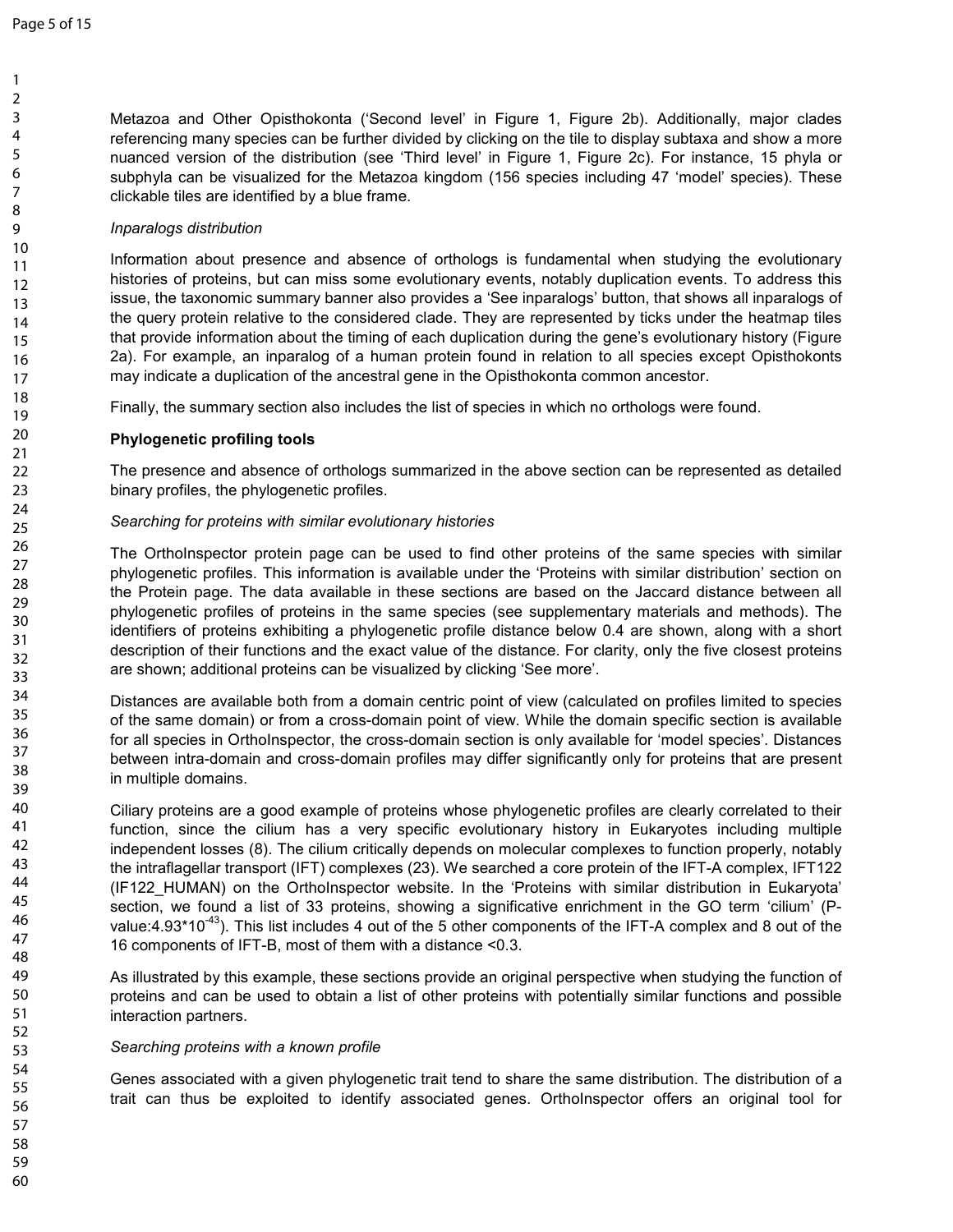phylogenetic profiling, i.e. to search for proteins with orthologs present in a defined set of species or clades and absent in others. This tool is available from the home page and under the 'Access/Search by profile' tab. Users should select their query species on the dropdown menu and then interact with a dynamic representation of the NCBI taxonomic tree to define the profile. Clicking once on a clade imposes the presence of orthologs in at least one species of the clade, double clicking imposes the absence in all species, a third click removes the constraints. Once the constraints are set, the database is queried to find all proteins meeting the user's requirements (Figure 3).

The resulting proteins are displayed as panels in the result windows with their distribution summary (see above) to facilitate identification of distribution subcategories within the results. Each protein panel also contains a short description of the protein along with the associated Gene Ontology terms. For a functional analysis of the complete protein list, a button can be clicked to run a GO term enrichment analysis using the Panther webservice (24). The full list of proteins obtained can be exported using the 'Download list' button, for further analysis.

Using this tool, we performed a phylogenetic profile search on the cross-domain database. Our objective was to identify Eukaryotic Signature Proteins (ESP) that were also present in Asgard Archaea, a clade whose discovery sparked interest due to its unexpected similarity to Eukaryotes (15, 16). We searched for orthologs of *Homo sapiens* proteins present in Archaea of the Asgard group but absent in other Archaea and in Bacteria (Figure 3a). This operation resulted in a total of 69 proteins with the required distributions (Figure 3b). The list shows a strong enrichment in proteins with GTPase activity (P-value: 4.97\*10<sup>-28</sup>) and vesicle-mediated transport (P-value:5.12\*10 $^{36}$ ), in agreement with previous studies (16). We also retrieved actin-cytoskeleton proteins and ubiquitin-associated proteins, two iconic examples of ESP previously reported in the Asgard group (16). As shown here, the phylogenetic profile search rapidly provides both a list of genes associated with specific distributions and the tools required to extract functional knowledge.

#### *Identifying profiles linked to a functional category*

OrthoInspector provides an original tool to explore the evolutionary history of a biological function, process or component. This module, available on the home page or via the 'Access/GO profile' tab, provides the distribution of all proteins of a species associated with a given GO term. After selecting the database, species, and GO term of interest, the user retrieves the list of matching proteins, in the format described above with the summary of the distribution of each associated protein. In this way, users can derive the distribution associated with their function of interest and explore the different evolutionary histories of proteins involved in the same biological system.

#### **Data and software accessibility**

This database update is complemented by the release of the new version 3.0 of the OrthoInspector software suite, developed in Java, and available for download on the website in the download section (http://www.lbgi.fr/orthoinspectorv3/download\_Package). This release does not involve changes to the main algorithm (10) but provides several software improvements.

#### *Software improvement*

Several code modifications were performed to optimize the management of the massive quantities of data. This implies type changes to handle larger datasets, code optimization by reducing loop redundancy, the use of more optimized data structures (library Fastutil, (25)) and more efficient database access from the software (fewer SQL queries). This version of OrthoInspector runs faster than the precedent for large computations and can still be parallelized when installing a large database.

#### *Improved accessibility*

Following feedback from users, the new OrthoInspector version provides an easier accessibility for small datasets. Until now, fully supported database systems included MySQL and PostgreSQL, which require

59 60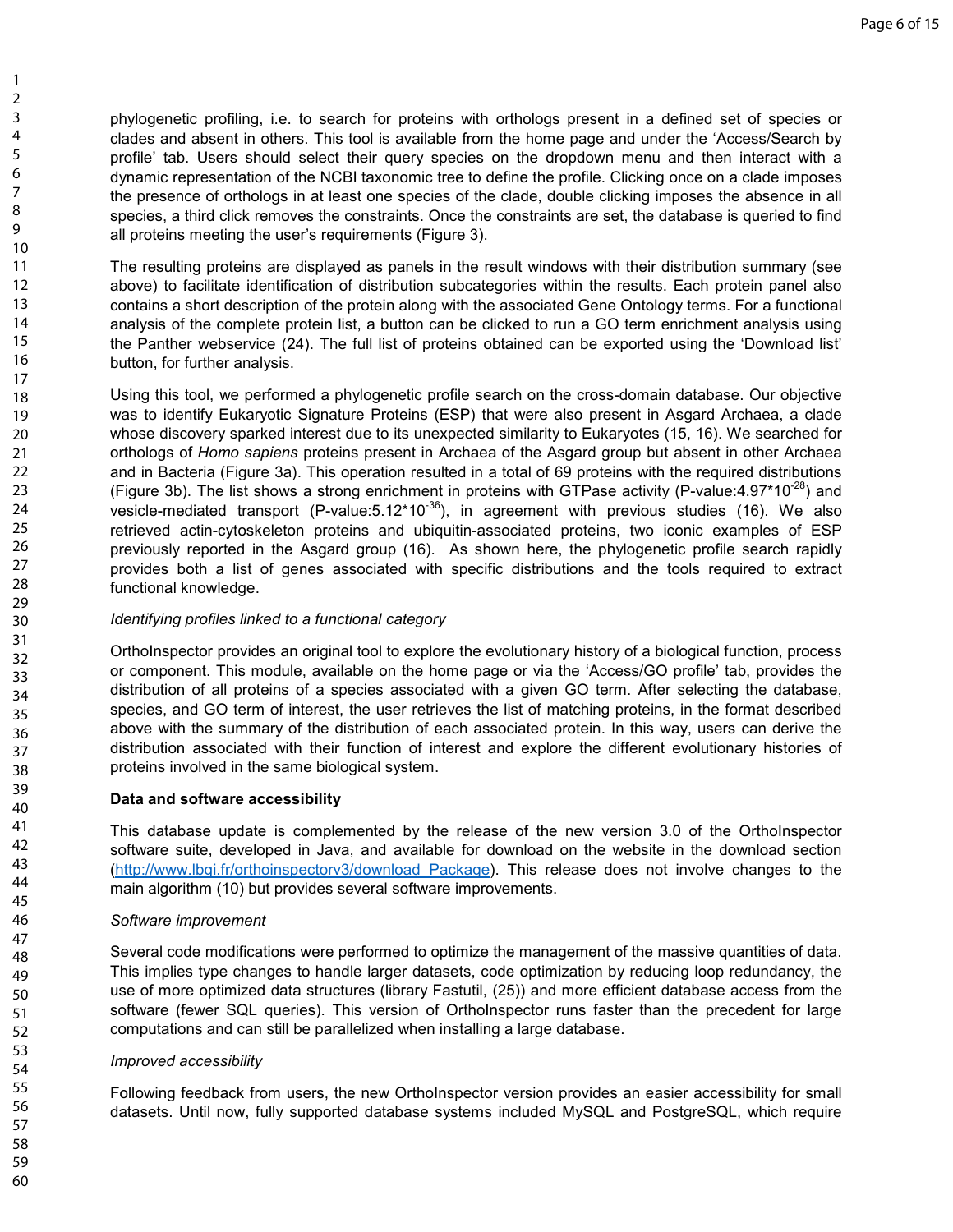prior experience of SQL management systems. This version comes with full support for SQLite database, which eliminates most of the preliminary steps for computing a local database since no database server configuration is required. We recommend the use of the easily accessible SQLite database option when installing small local databases and, for performance reasons, the use of PostgreSQL and MySQL systems for larger databases (several hundred of species). Updated tutorials for the installation procedure are available on the website.

#### *Precomputed databases*

All four precomputed databases (Eukaryotes, Bacteria, Archaea, Cross-Domain) can be accessed *via* the website interface. Due to the data volume (up to multiple terabytes in a single database), the database dump is not available for direct download but could be made available on demand.

#### *Quest for Ortholog consortium reference proteome*

The Quest for Ortholog (QFO) consortium is part of an ongoing effort from the community pushing for standardization in orthology inferences. The QFO consortium published a list of 78 reference proteomes representing high quality proteomes and recommend using it for benchmarking purposes. The precomputed orthology relationship made using this benchmark are available on http://www.lbgi.fr/orthoinspectorv3/QFO.

#### *Webservices*

In addition to the web interface, a programming access is a major requirement for modern databases, as it allows more flexible use of data. In this release, we introduce a Representational State Transfer (REST) API providing access to most data available from the website, through the Swagger framework (https://swagger.io). The documentation is available on the website (http://www.lbgi.fr/orthoinspectorv3/API) where all endpoints and their parameters are described. All queries can be executed with custom parameters directly from the documentation page.

## **CONCLUSIONS AND FUTURE DIRECTIONS**

With this new release of OrthoInspector, we provide improvement in two main areas: proteome coverage and information design.

The new databases boast a massive increase in the number of species across the three domains of life and provide the most comprehensive ortholog relations resource in terms of species coverage. Nevertheless, this increase did not involve simply adding a substantial number of species. Special attention was paid to both quality of proteomes and taxonomic coverage. With the increasing rate of genome sequencing, our scheduled strategy to ensure scalability will include regular updates of the current proteome content and the addition of new species while maintaining our standard of proteome quality. This will come with an updating procedure directly added to the software suite to allow any user to easily update their local databases with the latest data.

In terms of accessibility, the installation process of local databases using the software suite has been simplified and more importantly, the web interface of the OrthoInspector precomputed databases has been significantly reorganized. The new design offers improved access to orthologous data in the three domains of life. In addition, we believe that the implementation of original and user-friendly comparative genomics tools will be useful for anyone interested in comparative genomics and evolutionary studies of protein families. The next step for OrthoInspector will be the automated definition and analysis of orthologous families among 'model species' by exploiting our experience in multiple sequence alignment construction (26, 27) (Kress*,* in prep). This will allow the exploration of protein evolution through the three life domains at different levels of resolution, from presence/absence of orthologs to subtler patterns of differential conservation at domain or block levels.

#### **SUPPLEMENTARY DATA**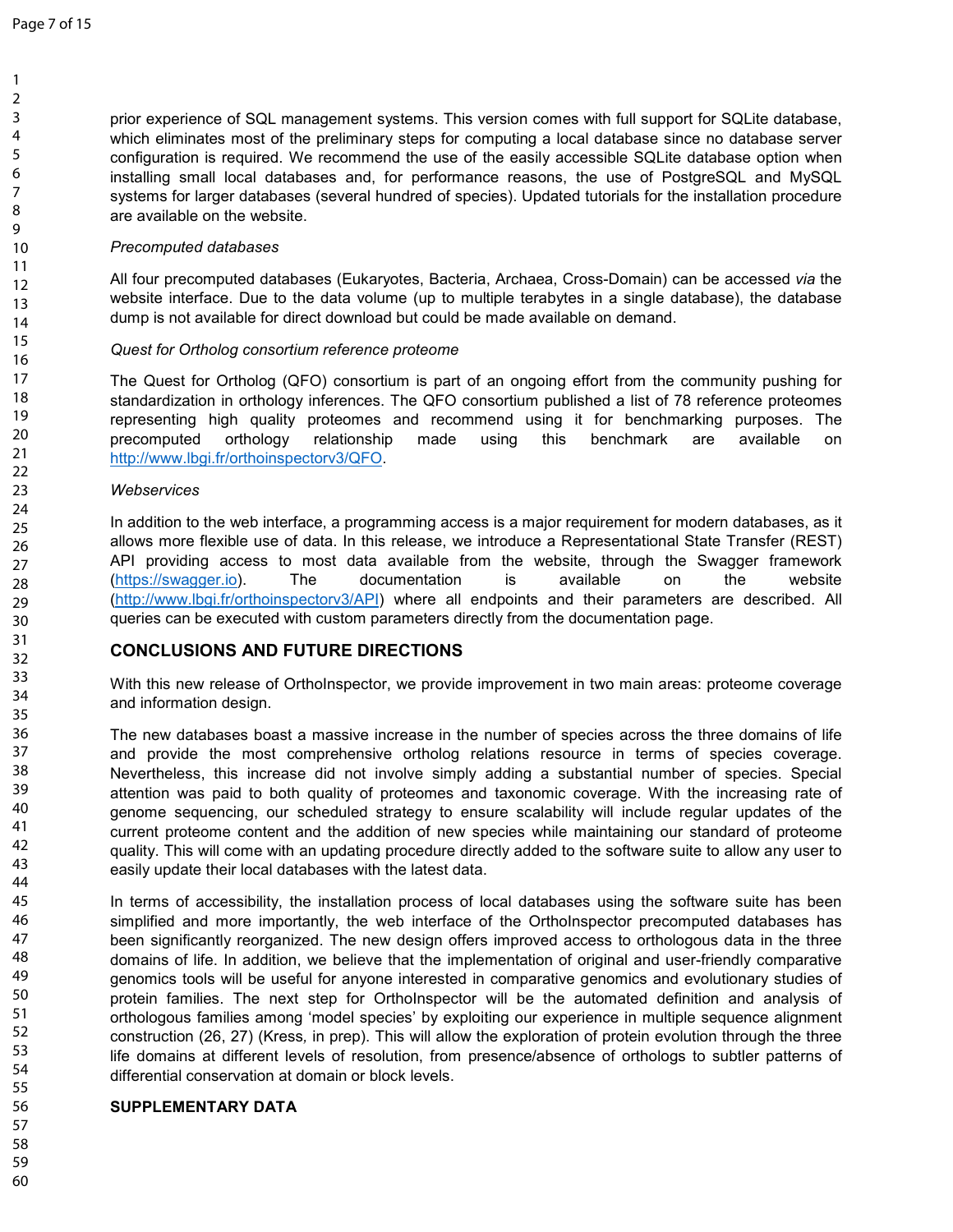Additional information about proteome selection, database computations and retrieval of data displayed on the website are available in Supplementary material and methods.

Supplementary table 1. Species available in OrthoInspector. List of all species available in the OrthoInspector databases, along with their domain and their classification under our 3 levels of taxonomic granularity. Model species are indicated.

Supplementary table 2. Species for which a Uniprot Reference proteome was available and filters applied to include and exclude them in the final release.

## **ACKNOWLEDGEMENTS**

We thank the Bio-statistics, Informatics and Complex System platform (BICS) and BISTRO bioinformatics platforms for informatics support and the European Grid Infrastructure for cloud computing facilities. We also thank our users for their feedback that helped to improve our suite and website.

#### **FUNDING**

This work was supported by the Agence Nationale de la Recherche [BIPBIP: ANR-10-BINF-03-02, ReNaBi-IFB: ANR-11-INBS-0013, Labex Agro: ANR-10-LABX-0001-01 to B.L., Labex CeMEB: ANR-10- LABX-0004 to B.L., Labex NUMEV: ANR-10-LABX-20 to B.L.]; and Institute funds from the Centre National de la Recherche Scientifique and the Université de Strasbourg. Funding for open access charge: Centre National de la Recherche Scientifique.

## **REFERENCES**

- 1. Fitch,W.M. (1970) Distinguishing homologous from analogous proteins. *Syst. Zool.*, **19**, 99–113.
- 2. Tatusov,R.L., Koonin,E.V. and Lipman,D.J. (1997) A Genomic Perspective on Protein Families. *Science*, , 631–637.
- 3. Nehrt,N.L., Clark,W.T., Radivojac,P. and Hahn,M.W. (2011) Testing the Ortholog Conjecture with Comparative Functional Genomic Data from Mammals. *PLOS Comput. Biol.*, **7**, e1002073.
- 4. Altenhoff,A.M., Studer,R.A., Robinson-Rechavi,M. and Dessimoz,C. (2012) Resolving the ortholog conjecture: orthologs tend to be weakly, but significantly, more similar in function than paralogs. *PLoS Comput. Biol.*, **8**, e1002514.
- 5. Koonin,E.V. (2005) Orthologs, paralogs, and evolutionary genomics. *Annu. Rev. Genet.*, **39**, 309–338.
- 6. Pellegrini,M., Marcotte,E.M., Thompson,M.J., Eisenberg,D. and Yeates,T.O. (1999) Assigning protein functions by comparative genome analysis: protein phylogenetic profiles. *Proc. Natl. Acad. Sci. U. S. A.*, **96**, 4285–4288.
- 7. Pellegrini,M. (2012) Using phylogenetic profiles to predict functional relationships. *Methods Mol. Biol. Clifton NJ*, **804**, 167–177.
- 8. Nevers,Y., Prasad,M.K., Poidevin,L., Chennen,K., Allot,A., Kress,A., Ripp,R., Thompson,J.D., Dollfus,H., Poch,O., *et al.* (2017) Insights into Ciliary Genes and Evolution from Multi-Level Phylogenetic Profiling. *Mol. Biol. Evol.*, **34**, 2016–2034.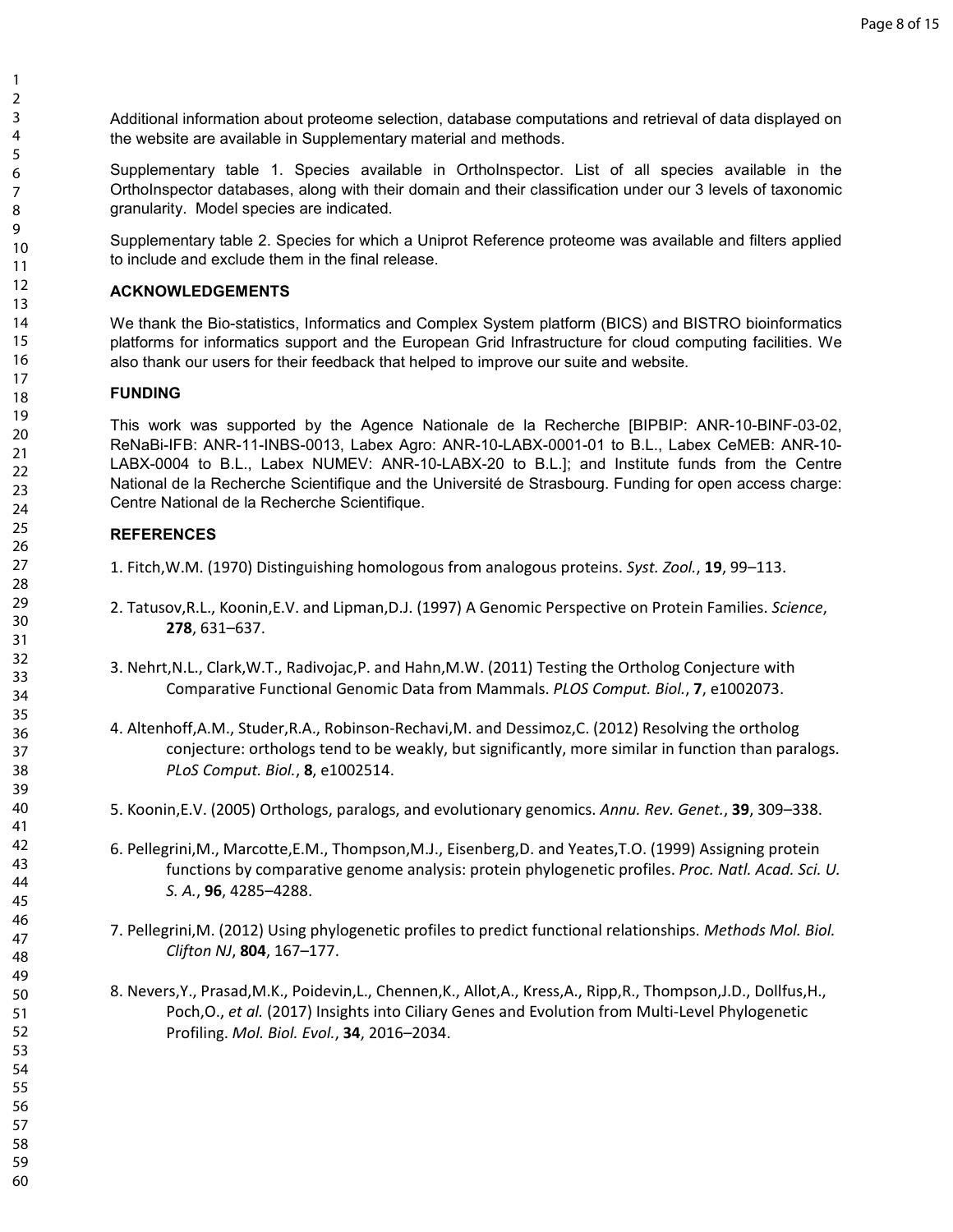| 9. Forslund, K., Pereira, C., Capella-Gutierrez, S., Silva, D., Sousa, A., Altenhoff, A., Huerta-Cepas, J.,<br>Muffato, M., Patricio, M., Vandepoele, K., et al. (2018) Gearing up to handle the mosaic nature of<br>life in the quest for orthologs. Bioinformatics, 34, 323-329.     |
|----------------------------------------------------------------------------------------------------------------------------------------------------------------------------------------------------------------------------------------------------------------------------------------|
| 10. Linard, B., Thompson, J.D., Poch, O. and Lecompte, O. (2011) OrthoInspector: comprehensive orthology<br>analysis and visual exploration. BMC Bioinformatics, 12, 11.                                                                                                               |
| 11. Linard, B., Allot, A., Schneider, R., Morel, C., Ripp, R., Bigler, M., Thompson, J.D., Poch, O. and<br>Lecompte, O. (2015) OrthoInspector 2.0: Software and database updates. Bioinforma. Oxf. Engl.,<br>31, 447-448.                                                              |
| 12. Altenhoff, A.M., Boeckmann, B., Capella-Gutierrez, S., Dalquen, D.A., DeLuca, T., Forslund, K., Huerta-<br>Cepas, J., Linard, B., Pereira, C., Pryszcz, L.P., et al. (2016) Standardized benchmarking in the quest<br>for orthologs. Nat. Methods, 13, 425-430.                    |
| 13. Liebeskind, B.J., McWhite, C.D. and Marcotte, E.M. (2016) Towards Consensus Gene Ages. Genome<br>Biol. Evol., 8, 1812-1823.                                                                                                                                                        |
| 14. UniProt: the universal protein knowledgebase (2017) Nucleic Acids Res., 45, D158-D169.                                                                                                                                                                                             |
| 15. Spang, A., Saw, J.H., Jørgensen, S.L., Zaremba-Niedzwiedzka, K., Martijn, J., Lind, A.E., van Eijk, R.,<br>Schleper, C., Guy, L. and Ettema, T.J.G. (2015) Complex archaea that bridge the gap between<br>prokaryotes and eukaryotes. Nature, 521, 173-179.                        |
| 16. Zaremba-Niedzwiedzka, K., Caceres, E.F., Saw, J.H., Bäckström, D., Juzokaite, L., Vancaester, E.,<br>Seitz, K.W., Anantharaman, K., Starnawski, P., Kjeldsen, K.U., et al. (2017) Asgard archaea<br>illuminate the origin of eukaryotic cellular complexity. Nature, 541, 353-358. |
| 17. Altschul, S.F., Gish, W., Miller, W., Myers, E.W. and Lipman, D.J. (1990) Basic local alignment search tool.<br>J. Mol. Biol., 215, 403-410.                                                                                                                                       |
| 18. Camacho, C., Coulouris, G., Avagyan, V., Ma, N., Papadopoulos, J., Bealer, K. and Madden, T.L. (2009)<br>BLAST+: architecture and applications. BMC Bioinformatics, 10, 421.                                                                                                       |
| 19. Gene Ontology Consortium (2015) Gene Ontology Consortium: going forward. Nucleic Acids Res., 43,<br>D1049-1056.                                                                                                                                                                    |
| 20. Finn, R.D., Attwood, T.K., Babbitt, P.C., Bateman, A., Bork, P., Bridge, A.J., Chang, H.-Y., Dosztányi, Z., El-<br>Gebali, S., Fraser, M., et al. (2017) InterPro in 2017 - beyond protein family and domain<br>annotations. Nucleic Acids Res., 45, D190-D199.                    |
| 21. Dessimoz, C., Gabaldón, T., Roos, D.S., Sonnhammer, E.L.L., Herrero, J., Altenhoff, A., Apweiler, R.,<br>Ashburner, M., Blake, J., Boeckmann, B., et al. (2012) Toward community standards in the quest<br>for orthologs. Bioinformatics, 28, 900-904.                             |
| 22. Sayers, E.W., Barrett, T., Benson, D.A., Bryant, S.H., Canese, K., Chetvernin, V., Church, D.M., DiCuccio, M.,<br>Edgar, R., Federhen, S., et al. (2009) Database resources of the National Center for Biotechnology<br>Information. Nucleic Acids Res., 37, D5-15.                |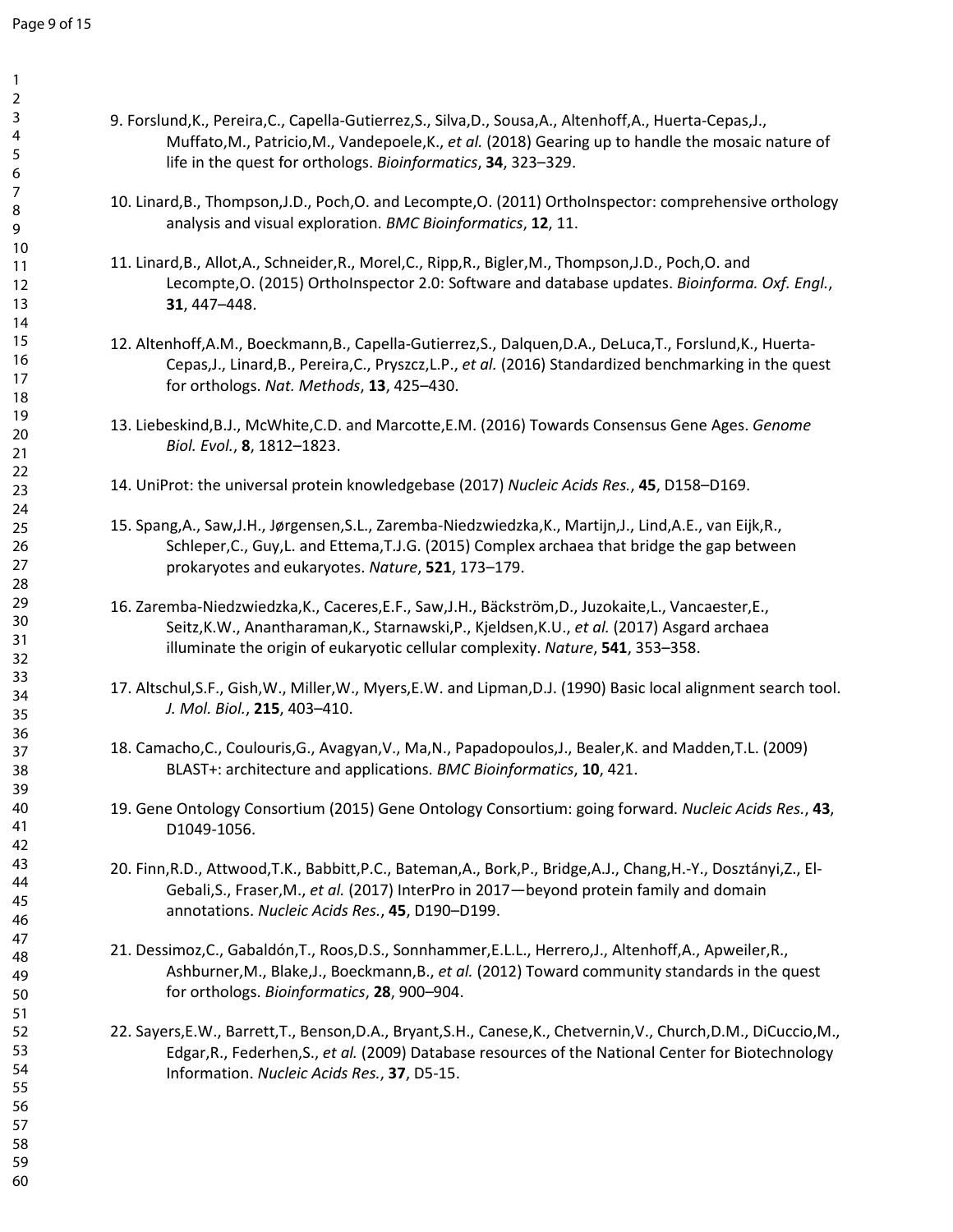- 23. Lechtreck,K.F. (2015) IFT-Cargo Interactions and Protein Transport in Cilia. *Trends Biochem. Sci.*, **40**, 765–778.
- 24. Mi,H., Poudel,S., Muruganujan,A., Casagrande,J.T. and Thomas,P.D. (2016) PANTHER version 10: expanded protein families and functions, and analysis tools. *Nucleic Acids Res.*, **44**, D336-342.
- 25. Boldi,P., Marino,A., Santini,M. and Vigna,S. (2016) BUbiNG: Massive Crawling for the Masses. *ArXiv160106919 Cs*.
- 26. Vanhoutreve,R., Kress,A., Legrand,B., Gass,H., Poch,O. and Thompson,J.D. (2016) LEON-BIS: multiple alignment evaluation of sequence neighbours using a Bayesian inference system. *BMC Bioinformatics*, **17**, 271.
- 27. Kress,A., Lecompte,O., Poch,O. and Thompson,J.D. (2018) PROBE: analysis and visualization of protein block-level evolution. *Bioinforma. Oxf. Engl.*, 10.1093/bioinformatics/bty367.

## **TABLES AND FIGURE LEGENDS**

Figure 1. Taxonomic distribution of species represented in OrthoInspector. The domain trees are distributed on three 'levels'. The first level corresponds to the cross-domain taxonomic distribution heatmap shown when browsing the cross-domain database, the second level is shown on the heatmap for domain specific databases and the third level is the 'focus view' available for certain clades (See figure 2). The size of a node is proportional to the number of species in the corresponding clades according to indicated scales. The number of species and model species in first-level clades are displayed in black and pink respectively.

Figure 2. Taxonomic distribution heatmaps. Each labelled tile corresponds to a clade and is colored according to the proportion of species in the clade with at least one ortholog. Colors range from red (no species) to green (all species). a. Heatmap corresponding to the cross-domain database. The domain of life of the clades is shown by an additional label and a color code. Inparalogs distribution is indicated by a tick under each clade. b. Heatmap corresponding to the eukaryotic database. The box framed by a thin blue outline can be expanded to 'focus view'. c. Heatmap corresponding to the 'focus view' of Metazoa.

Figure 3. Phylogenetic profile search interface. a. Definition of the phylogenetic profile. User selects: (1) the database, (2) the query species in the drop-down menu and (3) the presence/absence constraints using the phylogenetic tree. A summary of constraints is shown below the tree. Here, human proteins absent in Prokaryotes except the archaeal Asgard group are selected. b. Output of the profile search. Constraints are included on the top with the number of proteins found. Proteins are displayed in panels, showing their distributions and functional information. Gene Ontology enrichment can be performed on the protein list.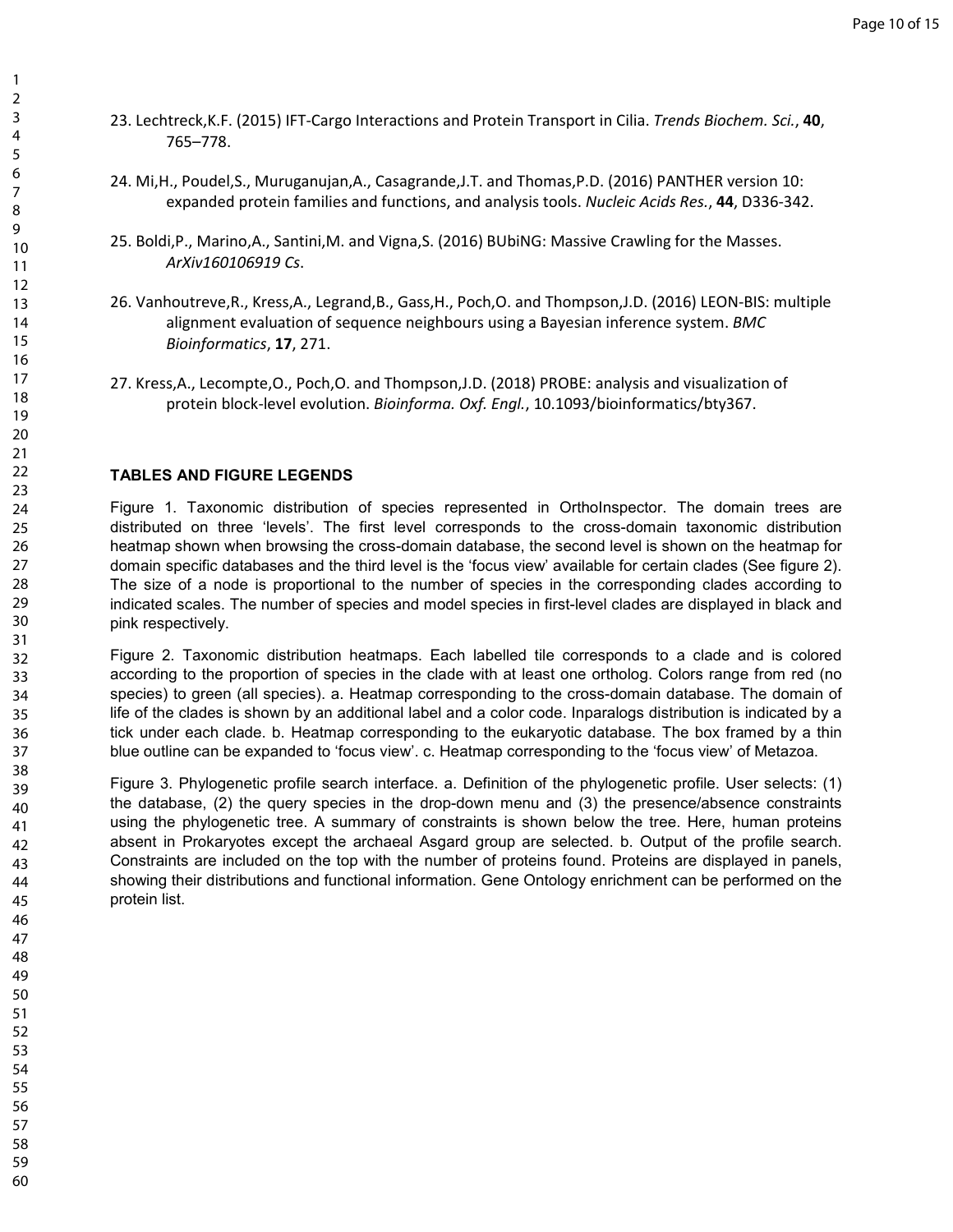

Figure 1. Taxonomic distribution of species represented in OrthoInspector. The domain trees are distributed on three 'levels'. The first level corresponds to the cross-domain taxonomic distribution heatmap shown when browsing the cross-domain database, the second level is shown on the heatmap for domain specific databases and the third level is the 'focus view' available for certain clades (See figure 2). The size of a node is proportional to the number of species in the corresponding clades according to indicated scales. The number of species and model species in first-level clades are displayed in black and pink respectively.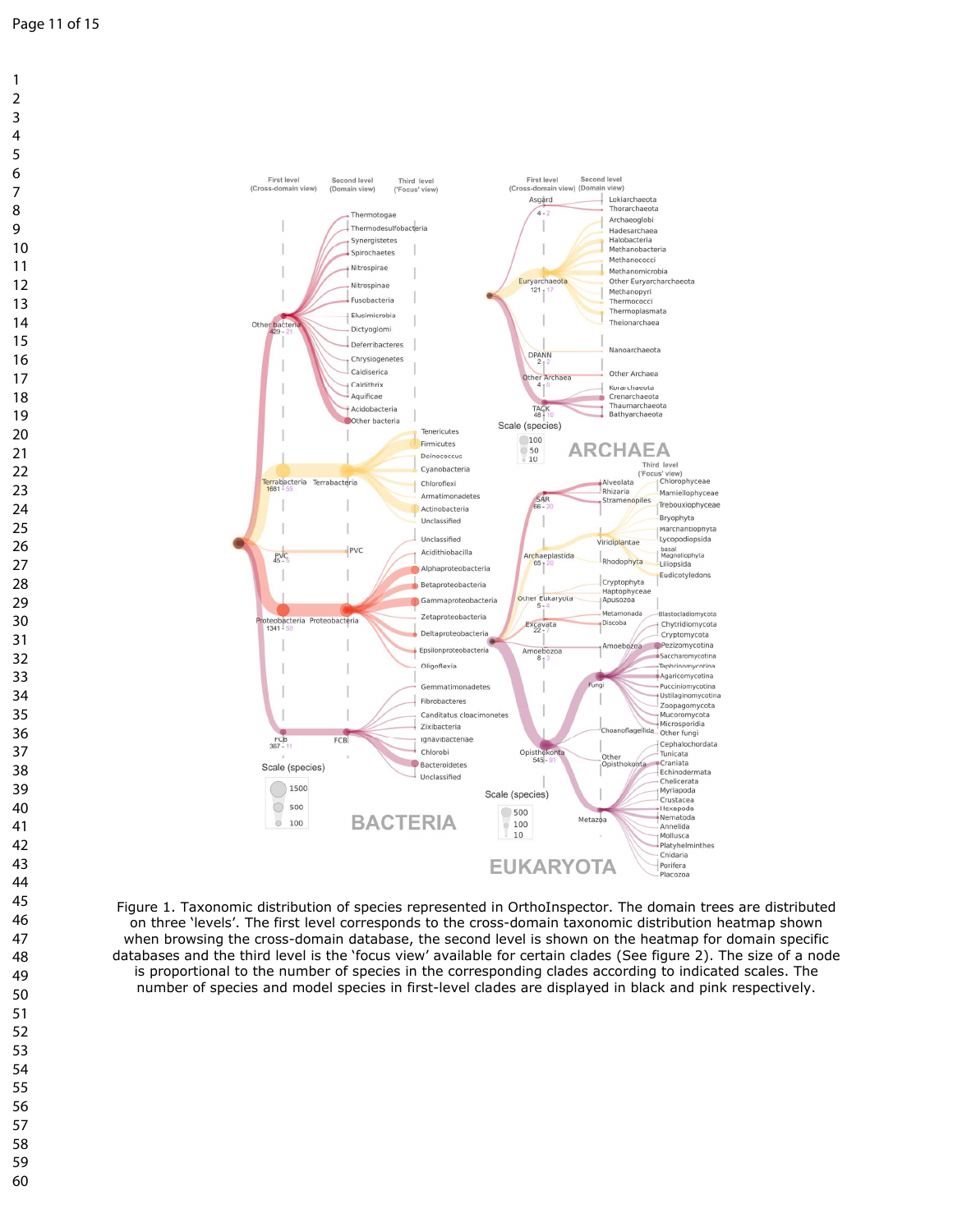

to the proportion of species in the clade with at least one ortholog. Colors range from red (no species) to green (all species). a. Heatmap corresponding to the cross-domain database. The domain of life of the clades is shown by an additional label and a color code. Inparalogs distribution is indicated by a tick under each clade. b. Heatmap corresponding to the eukaryotic database. The box framed by a thin blue outline can be expanded to 'focus view'. c. Heatmap corresponding to the 'focus view' of Metazoa.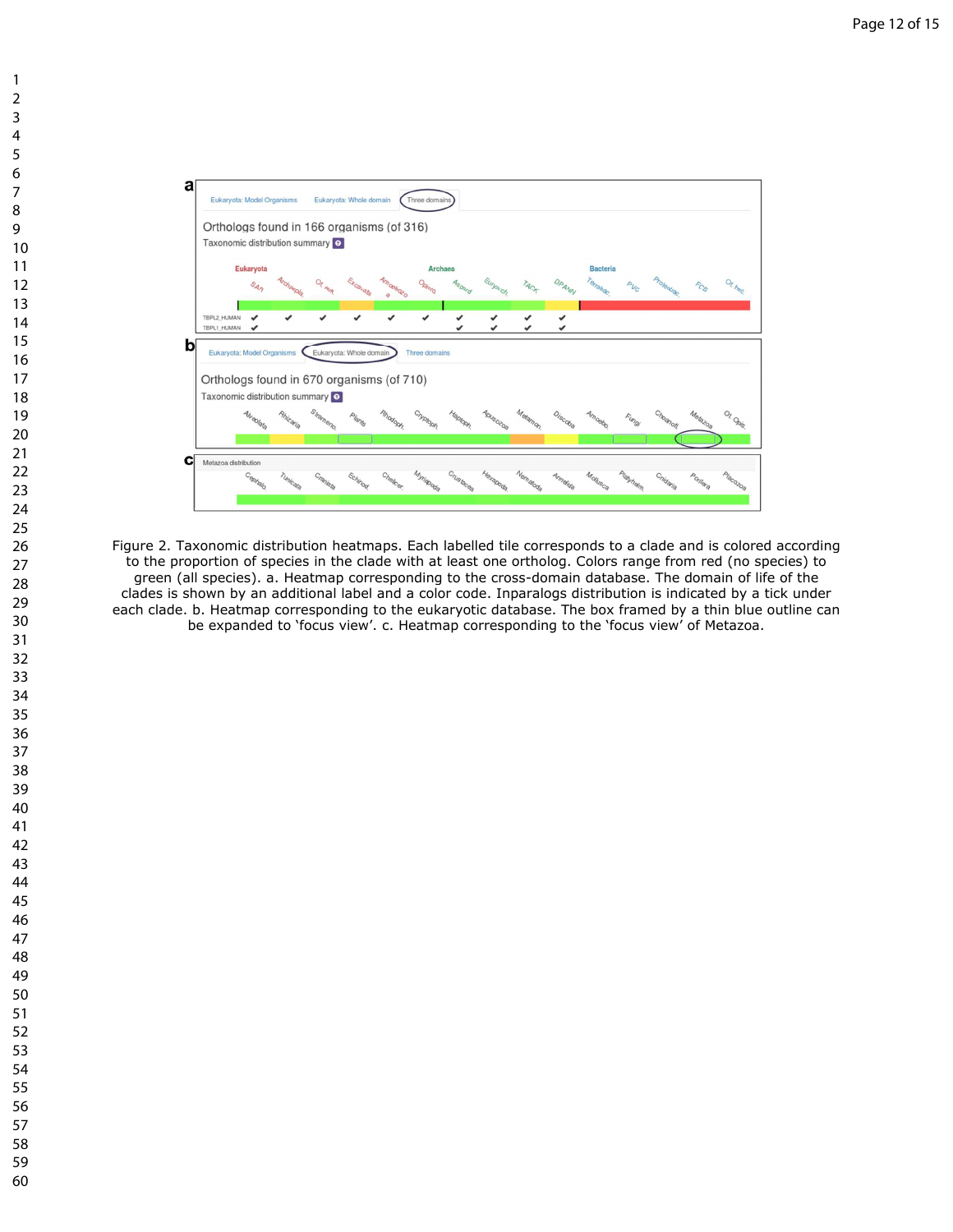

Figure 3. Phylogenetic profile search interface. a. Definition of the phylogenetic profile. User selects: (1) the database, (2) the query species in the drop-down menu and (3) the presence/absence constraints using the phylogenetic tree. A summary of constraints is shown below the tree. Here, human proteins absent in Prokaryotes except the archaeal Asgard group are selected. b. Output of the profile search. Constraints are included on the top with the number of proteins found. Proteins are displayed in panels, showing their distributions and functional information. Gene Ontology enrichment can be performed on the protein list.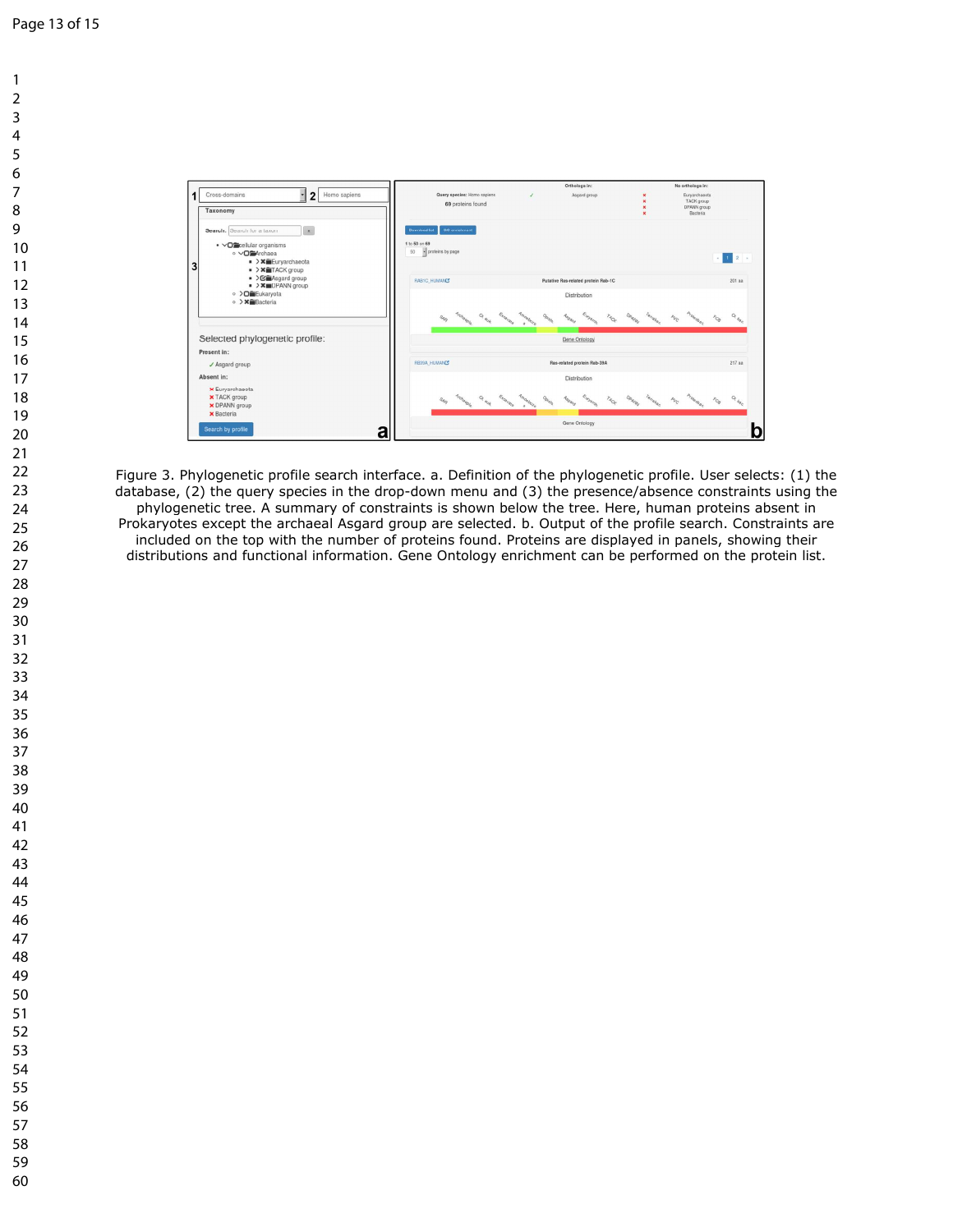# **Supplementary Materials**

## **MATERIAL AND METHODS**

## **Proteome selection**

The goal in constructing the new OrthoInspector databases was to cover species representatives of most of the known tree of life, while avoiding incomplete proteomes and fragmentary or misannotated proteins. We generated four main databases: one dedicated to each of the three life domains (Eukaryotes, Bacteria, Archaea) and a cross-domain database. To construct them, we downloaded all Uniprot Reference Proteomes (1) that are specifically designed to adequately cover the tree of life (downloaded in November 2016). However, incomplete or fragmentary annotation of genomes (for example, due to lack of coverage) can be a source of orthology misprediction. Thus, all proteomes were submitted to a preliminary quality control based on three criteria: protein number, distribution of protein lengths and the nature of the first amino acid of the protein sequences.

First, we excluded proteomes with outlier numbers of proteins that are not explained by biological peculiarities (e.g. symbiosis or parasitism for small proteomes) and that did not correspond to the literature. Second, we examined the distribution of protein lengths in each proteome and the proportion of small proteins (< 100 aa) as well as the proportion of protein sequences starting with an amino acid other than methionine (hereafter referred to as 'false-start'). The last two parameters were used as a proxy to estimate the number of fragmentary proteins in proteomes and used to filter low quality ones. For Archaea and Bacteria, we excluded proteomes with more than 20% of small proteins and/or 10% of false-start proteins and/or more than 10% proteins annotated as fragments. For Eukaryotes, we kept the same threshold for small proteins and excluded proteomes with more than 55% of false start proteins. This more lenient threshold takes into account the higher proportion of false start proteins generally observed in Eukaryotes due to the complex nature of eukaryotic genomes, which are classically more challenging to assemble and annotate.

## **Orthology inference**

For each precomputed database, we constructed a BLAST database with all the corresponding selected reference proteomes and performed all-vs-all BLASTp searches using BLAST+ (2, 3) with the following parameters: wordsize=3, output size=5000, expect threshold= $10^{-5}$  and compositional adjustment. BLAST outputs were processed to construct the precomputed databases using the latest OrthoInspector Suite release (available at [http://www.lbgi.fr/orthoinspectorv3/download\)](http://www.lbgi.fr/orthoinspectorv3/download) with expect threshold set to 10-5.

## **Phylogenetic profiling and distance computing**

Phylogenetic (presence-absence) profiles were generated using an in-house python script, directly connected to the databases. For each protein of a query species, all relations (one-to-one, one-to-many, many-to-one, many-to-many) were retrieved from the databases. A presence was assigned for a given target species if an orthologous relationship exists between the query protein and one or more proteins of the target species. The output is a binary matrix saved in a tab separated file with row corresponding to proteins and columns corresponding to species. We ran this script for each species in OrthoInspector. Profiles were generated for all proteins in all species for the small Archaea database and in 'model species' (see below for a definition) for Bacteria and Eukaryotes.

The Jaccard distance, a distance measure suitable for binary vectors, was calculated for each presence/absence matrix using the dist.binary function in ade4 packages (4) and saved in another tab separated file. Finally, we saved each pair of proteins with a distance less than a threshold of 0.4 in a dedicated PostgreSQL database. These distances can be accessed on the website from the corresponding protein pages.

## **Protein domains and Gene Ontology**